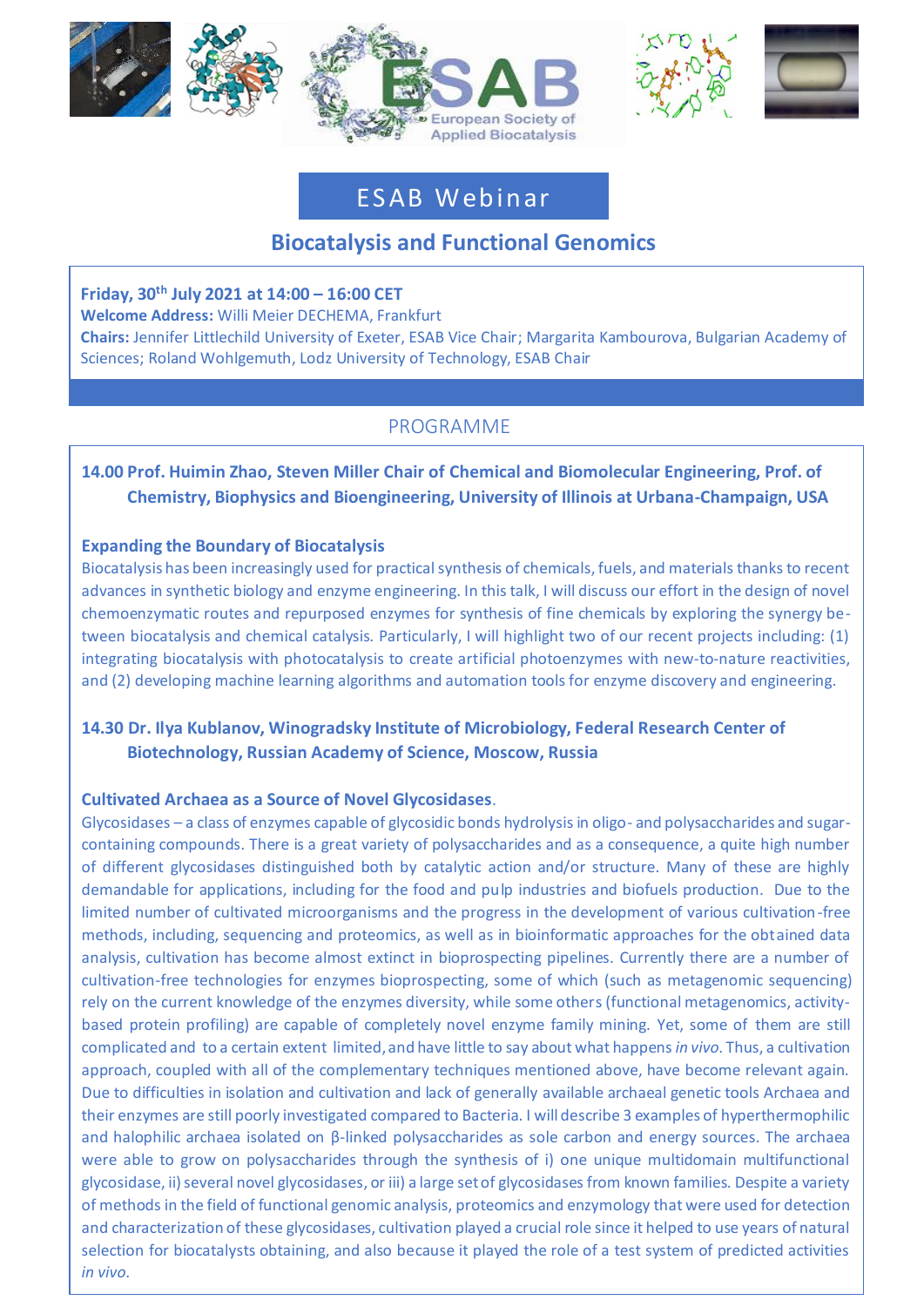#### **15.00 Prof. Wolfgang Streit, Department of Microbiology and Biotechnology, Universität Hamburg, Germany**

#### **The global Plastic Crisis: Mining Non-Cultivated Bacteria for Plastic Degrading Enzymes.**

Plastics are widely used in our economy and each year, at least 350-400 million tons are being produced. Due to poor recycling and low circular use, millions of tons accumulate annually in terrestrial or marine environments. Today it has become clear that plastic causes adverse effects in all ecosystems and that microplastics are of particular concern to our health. Therefore, recent microbial research has addressed the question, if and to which extent microorganisms can degrade plastics in the environment. Enzymes available act mainly on the high molecular weight polymers of polyethylene terephthalate (PET) and ester-based polyurethane (PUR). The currently known PETases form five distinct phylogenetic clusters. In my presentation I will highlight research efforts in my group that focus on the isolation of plastic-active microorganisms and enzymes using *omic* approaches in combination with HMM-searches in global databases. We are currently testing and benchmarking all known PETases and building a PETase toolbox with more than 60 enzymes. Ongoing research provides strong evidence that the bacteroidetal and some proteobacterial enzymes are involved in degradation of PET in marine habitats.

#### **15.30 Prof. John McGeehan, Director, Centre of Enzyme Innovation, School of Biological Science, University of Portsmouth, UK**

#### **Biocatalysis as a low energy route to plastic recycling and upcycling**

opens new opportunities for recycling towards a circular plastics economy. We have shown that a combination of structural, biophysical and biochemical approaches can productively inform the engineering of these Following the discovery of enzymes that are capable of breaking down man-made plastics we turned out attention towards uncovering the detailed workings of PETase and MHETase, a synergistic enzyme pair that can deconstruct polyethylene terephthalate (PET). Found in single-use drinks bottles, packaging, clothing and carpets, PET can take centuries to decompose, and together with other plastics, is accumulating in our environment at a staggering rate. A biological catalyst that can break PET down into its original building blocks enzymes to increase the speed of breakdown. We are targeting the vast resource of sequences that code for thermotolerant enzymes that can be employed to breakdown PET at its glass transition temperature, while also combining various binding domains and generating new scaffolds for further engineering. Our latest studies compare the technoeconomic and life cycle assessment of enzyme-based recycled PET (rPET) versus fossil derived virgin PET (vPET) and reveal comparative costs, but with significant savings in energy and reductions in greenhouse gas emissions. We are now partnering with industry to push forward the application of these biobased technologies at scale.

Resources:

BBC Earth Intervie[w https://www.facebook.com/118883634811868/videos/1811492739009038](https://www.facebook.com/118883634811868/videos/1811492739009038) Bloomberg Intervie[w https://youtu.be/DDhPuyrSq3E](https://youtu.be/DDhPuyrSq3E)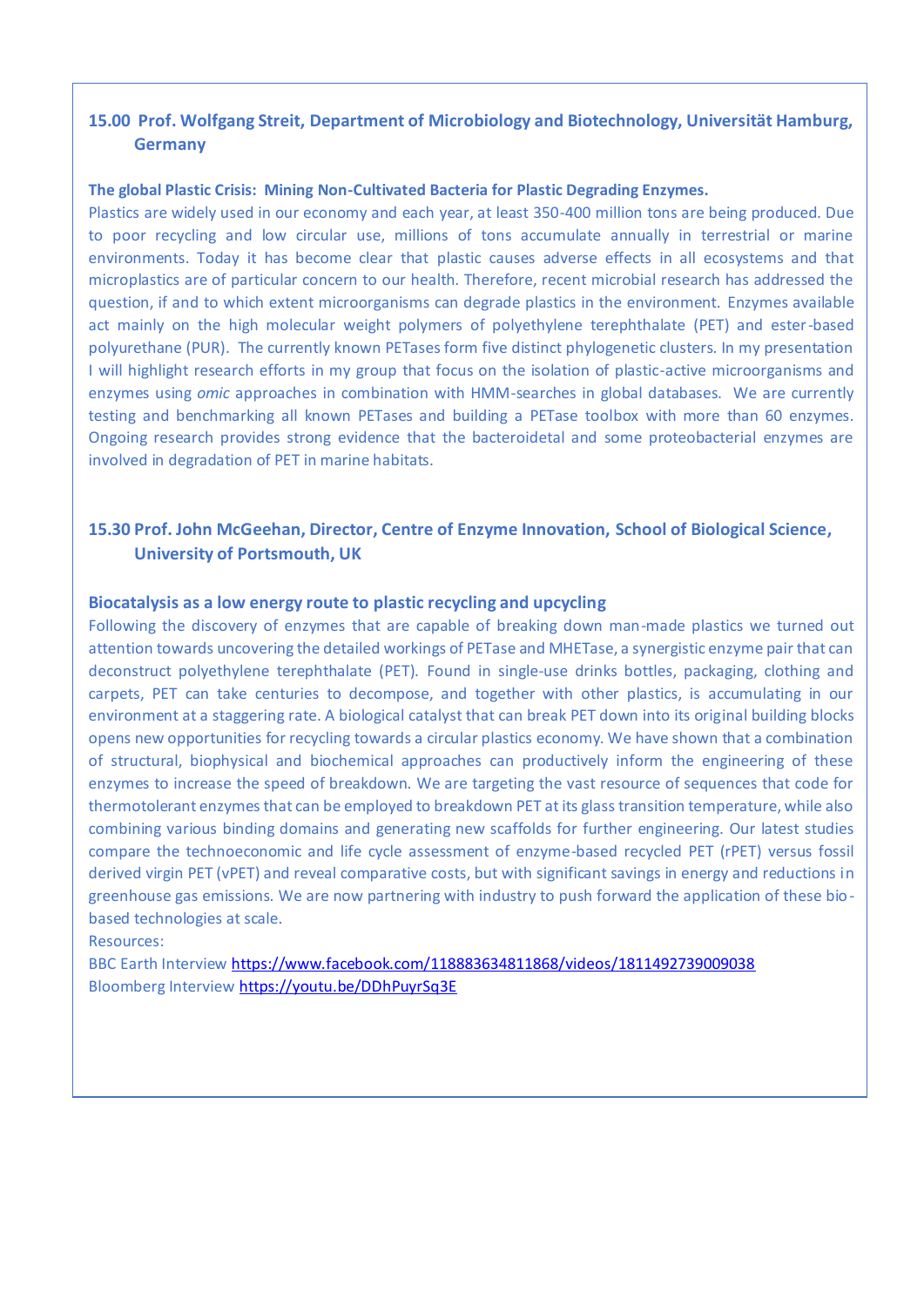#### ABOUT THE SPEAKERS

bioengineering at the University of Illinois at Urbana-Champaign (UIUC). He of China in 1992 and his Ph.D. degree in Chemistry from the California Institute of **Huimin Zhao** is the Steven L. Miller Chair of chemical and biomolecular engineering, and professor of chemistry, biochemistry, biophysics, and received his B.S. degree in Biology from the University of Science and Technology Technology in 1998 under the guidance of Nobel Laureate Dr. Frances Arnold. Prior to joining UIUC in 2000, he was a project leader at the Industrial Biotechnology Laboratory of the Dow Chemical Company. He was promoted to full professor in 2008. Dr. Zhao has authored and co-authored over 360 research articles and over 30 issued and pending patent applications with several being licensed by industry. In addition, he has given plenary, keynote or invited lectures in over 410 international meetings, universities, industries, and research institutes. Thirty-one (31) of his former graduate students and postdocs became



professors or principal investigators in the United States (9), China (Mainland 16, Taiwan 1), Korea (2), Singapore (2), and Egypt (1).

Dr. Zhao received numerous research and teaching awards and honors such as ECI Enzyme Engineering Award (2019), Marvin Johnson Award (2018), Charles Thom Award (2016), Elmer Gaden Award (2014), Guggenheim Fellowship (2012), Fellow of the American Association for the Advancement of Science (AAAS) (2010), Fellow of the American Institute of Medical and Biological Engineering (AIMBE) (2009), the American Chemical Society (ACS) Division of Biochemical Technology Young Investigator Award (2008), and National Science Foundation CAREER Award (2004). Dr. Zhao served as a consultant for over 10 companies such as Pfizer, Maxygen, BP, Gevo, and zuChem, and a Scientific Advisory Board member of Gevo, Myriant Technologies, Toulouse White Biotechnology (TWB), AgriMetis, and Bota Biosciences. He is currently an advisor to the Department of Energy's Biological and Environmental Research program and the director of NSF AI Research Institute for Molecule Synthesis [\(https://moleculemaker.org\)](https://moleculemaker.org/). In addition, he is the theme leader of the Biosystems Design theme in the Carl R. Woese Institute for Genomic Biology and the leader of the Conversion theme in the DOE's Center for Advanced Bioenergy & Bioproducts Innovation (CABBI) at UIUC. Dr. Zhao is an Associate Editor of *ACS Catalysis* and an editor of *ACS Synthetic Biology*, *Journal of Industrial Microbiology and Biotechnology*, *the CRISPR Journal*, *Scientific Reports*, *Synthetic and Systems Biotechnology*, and *Engineering in Life Sciences*. His primary research interests are in the development and applications of synthetic biology, machine learning, and laboratory automation tools to address society's most daunting challenges in health, energy, and sustainability, and in the fundamental aspects of enzyme catalysis, cell metabolism, gene regulation, and cell differentiation.

**Ilya Kublanov** is the head of the Extremophiles Metabolism Laboratory in the Federal Research Center "Biotechnology", Russian Academy of Sciences. He received his PhD in 2007 both in Winogradsky Institute of Microbiology, Russia (microbiology) and University of Nantes, France (microbiology/biochemistry) for his thesis work "New Hydrolytic Enzymes from Thermophiles". Since then he is working in Winogradsky Institute of Microbiology (now a part of FRC "Biotechnology"), in the Laboratory of Hyperthermophilic Microbial Communities, headed by Prof. Bonch-Osmolovskaya, one of the world's main experts in diversity and ecology of thermophilic microorganisms. From 2017 he is heading his own laboratory, focusing on the reconstruction of novel extremophilic microorganisms metabolism. His main interests are linked with extremophilic prokaryotes, their



enzymes and metabolic pathways. He participated in and/or supervised work on isolation and characterization of tens of novel taxa of thermophilic, halophilic and acidophilic bacteria and archaea including those representing the deepest phylogenetic lineages (novel phyla), as well as in the proposal of novel pathways, such as the novel pathway of xanthan degradation, and a novel variant of the Calvin cycle. His special interest is connected with the search for novel thermostable hydrolases, such as cellulases, keratinases or esterases. Ilya has participated in numerous scientific cruises and expeditions to various extreme environments including those located in remote and hard-to-get-to regions. Amongst the latter was a recent expedition to Chukotka hot springs (Far East of Russia), located in the permafrost area and never previously studied by microbiologists. Ilya Kublanov has published more than 90 papers (according to Scopus) and given invited talks at international and national symposia.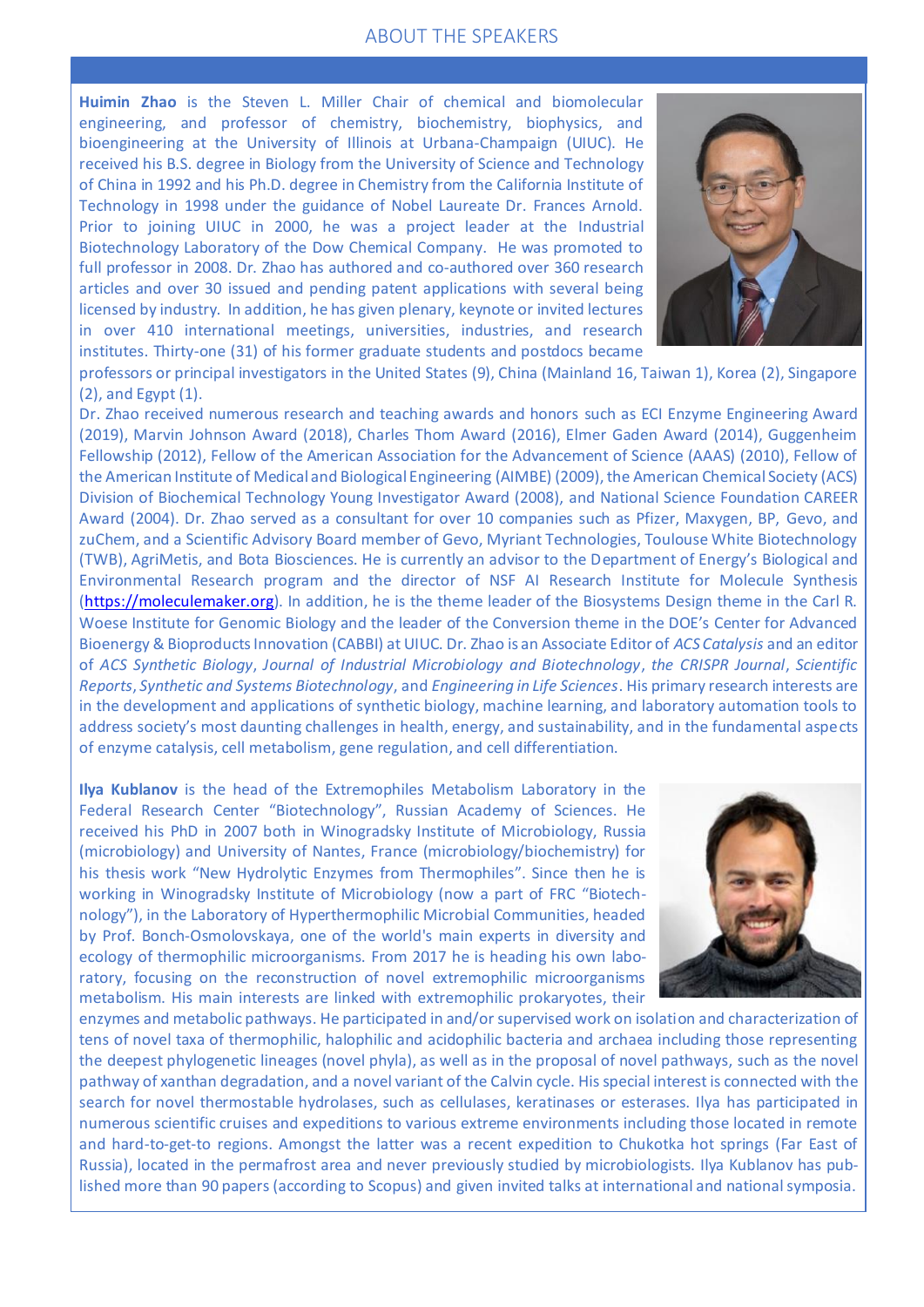**Wolfgang Streit** completed a degree in biology at the Philipps University of Marburg, Germany, until 1989, where he was awarded a doctorate in 1993 for his work on the microbiology of rhizobia. From 1995 to 1997 he was a postdoc at the University of California, Davis (USA). From 1997 to 1998 he conducted research at Bielefeld University and then headed a working group at the Georg-August University of Göttingen at the Institute for Microbiology and Genetics, where he completed his habilitation in microbiology in July 2002. From 2004 to 2006 he was professor for enzyme technology at the University of Duisburg-Essen in the chemistry department. Since 2006, Wolfgang Streit is a professor and head of the Department of Microbiology and Biotechnology at the University of Hamburg. The mining and utilization of uncultivated microorganisms for biotechnology as well as the identification of new enzymes and valuable biomolecules is one of the main topics in the lab. The group also investigates the molecular processes that lead to the formation of microbial biofilms.



of RÖMPP online (2009-2015). He is the coordinator of the several Network programs including EraNet networks<br>"Mate Get" and "Macelia Tark" Wolfgang Streit is a member of the Association for General and Applied Microbiology, DECHEMA, American Society for Microbiology and Hamburg School of Food Science. He is co-editor of the journals Applied Environmental Microbiology, Frontiers of Microbiology and Journal of Molecular Biotechnology and was co-editor "MetaCat" and "MarBioTech".

**John McGeehan** is a Professor of Structural Biology focused on the global challenge of plastic pollution and leads a team of scientists researching natural enzyme discovery and engineering. natural enzyme discovery and engineering. John graduated from the University of Glasgow in 1993, with a BSc (Hons) degree in Microbiology, before going on to complete a PhD in Virology at the MRC Virology Unit, Glasgow. His research career continued at the University of York, before joining the University of Portsmouth in 2000, working on DNAbinding proteins. In 2005, he completed a Postdoctoral Fellowship with the EMBL-Grenoble, France, researching crystallography at the large European synchrotron. In 2007, he re-joined the University of Portsmouth as an RCUK Fellow, was appointed to Reader in 2012 and Professor in 2016. He founded the Centre for Enzyme Innovation in 2019 where he is currently Director. Their work on PET-digesting enzymes has been widely covered in the media following two



key papers in 2018 and 2020 in the journal PNAS, and the project received the Times Higher Education STEM Research Project of the Year in 2019. The group is rapidly expanding due to a £5.8 million grant from Research England which has allowed the recruitment of 15 additional researchers for the new Centre for Enzyme Innovation [\(www.port.ac.uk/cei\)](http://www.port.ac.uk/cei). The focus of the group remains the engineering of biological catalysis for the breakdown of a wide range of natural and synthetic polymers. The group recently joined the BOTTLE [\(www.BOTTLE.org\)](http://www.bottle.org/) consortium which offers new opportunities for true interdisciplinary research across the diverse areas required to tackle the global plastic pollution crisis.